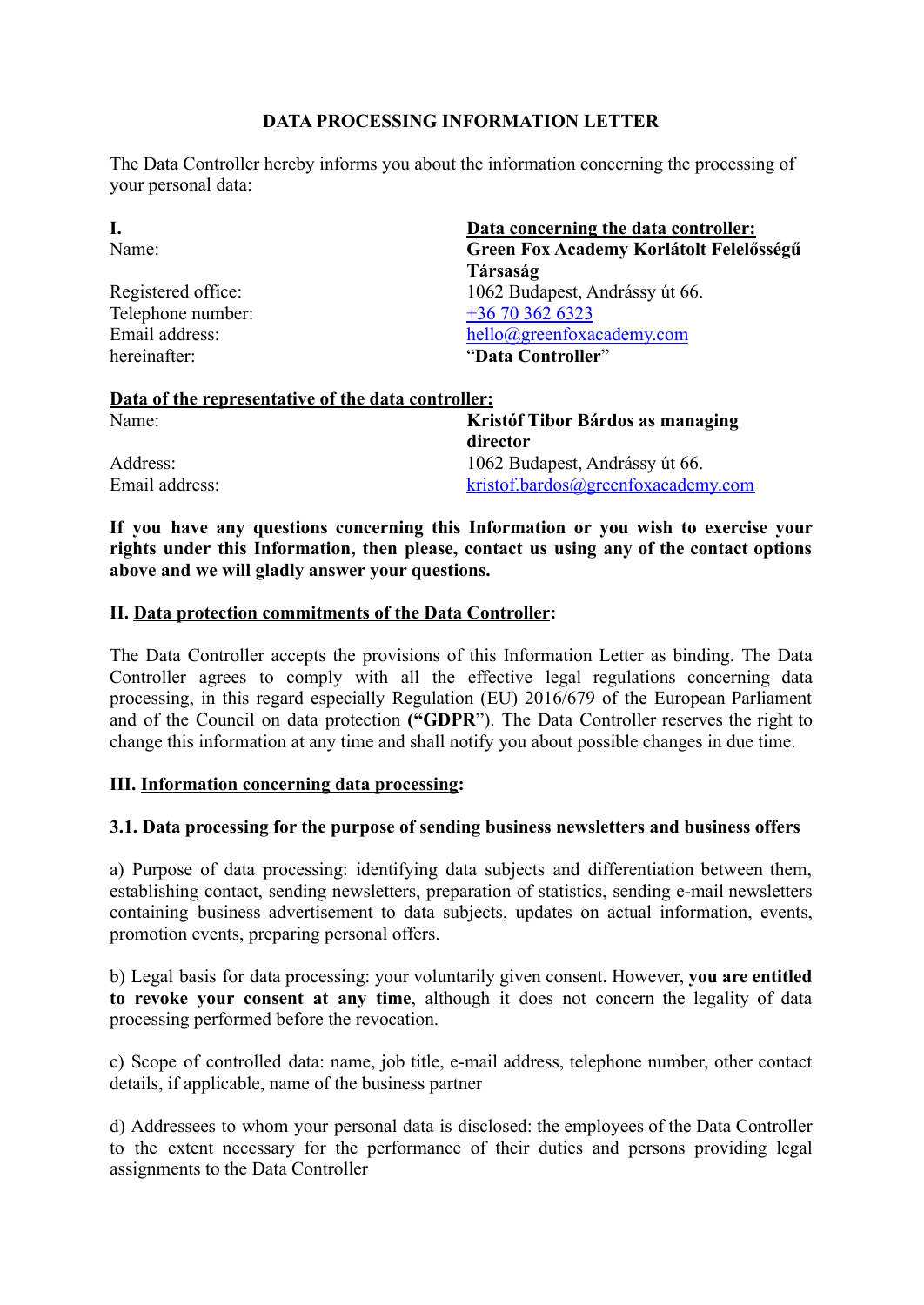e) The Data Controller does not forward your personal data to third countries or to international organizations.

f) Duration of storing the personal data: Five (5) years from your latest activity (e.g. clicking on a newsletter,), but no longer than the withdrawal of consent.

g) The provision of your personal data is not based on legal regulations or contractual obligations, providing personal data is not a prerequisite for concluding a contract. Consequence of failure to provide data: The Data Controller will not be able to send newsletter, business offers or information to its business partner.

h) The Data Controller does not use automated decision making in the course of managing your personal data.

### **IV. Your rights concerning data processing:**

You also have the following rights concerning the processing of your personal data:

### **4.1. Right to access:**

You have the right to request information through Data Controller's contact details concerning whether the processing of your personal data is in progress, and if such data processing is in progress, then you have the right to know:

- the personal data;
- the legal basis;
- the purpose of the data processing;
- the duration of the data processing

by the Data Controller, furthermore, to know

- to whom, when, under what legislation the Data Controller provided access to your personal data or to whom he transmitted your personal data;
- the source of your personal data;
- whether the Data Controller uses automated decision making and its logic, including profiling.

At your request for the first time, the Data Controller provides for you the copy of the personal data being controlled free of charge, then the Data Controller might charge a reasonable amount of fee based on administrative costs.

In order to meet the data security requirements and protect your rights, the Data Controller shall make sure that the identity of you and the person wishing to exercise the right of access is the same, therefore, the information, access to your data and the issuance of a copy of them are also subject to identification.

### **4.2. Right to correction**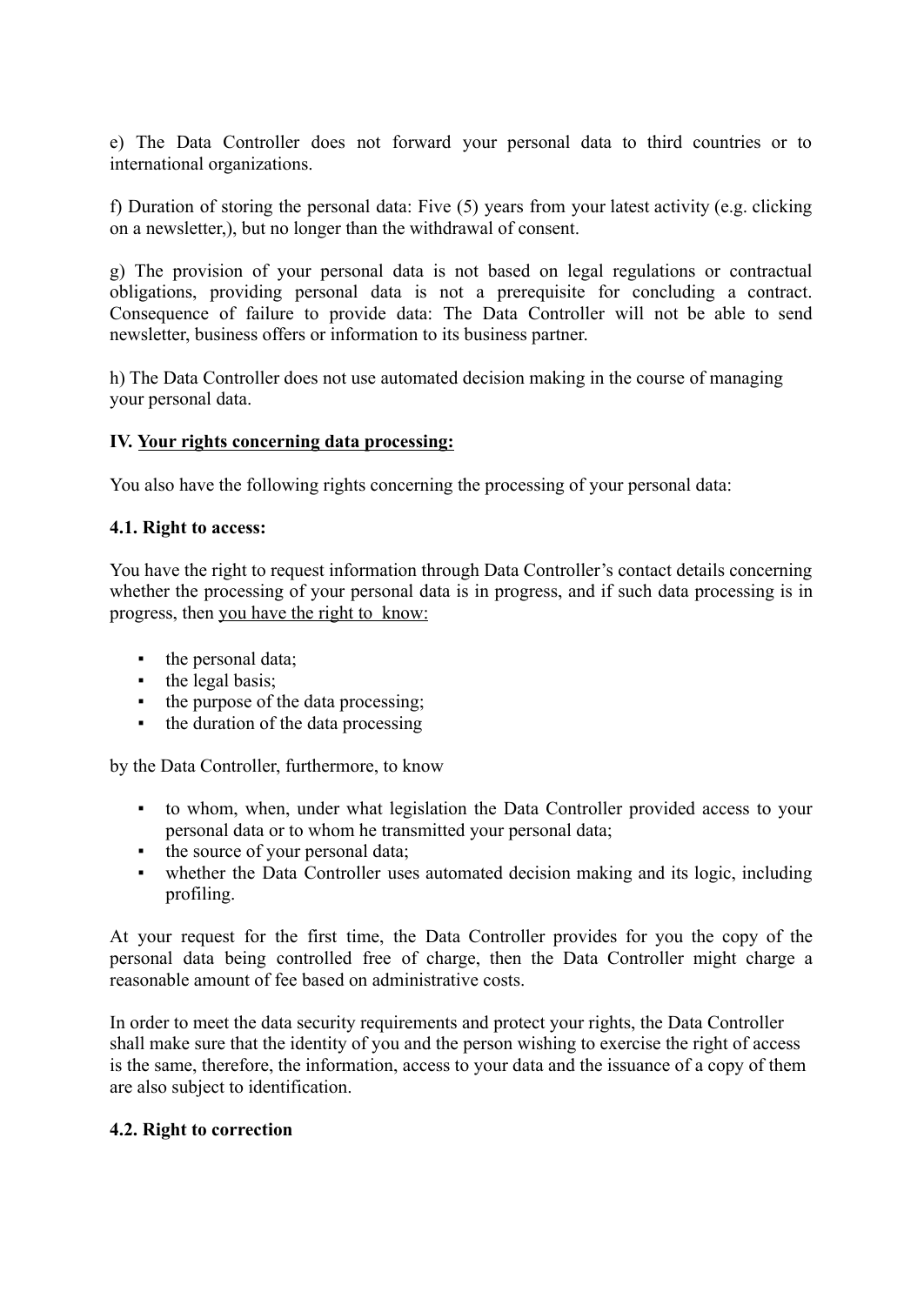You may request through the contact details of the Data Controller to change any of your personal data. If you can credibly prove the accuracy of the corrected data, the Data Controller will comply with the request within a maximum of one month and will notify you accordingly.

# **4.3. Right to deletion**

Regarding the data processing purposes in section 3.1 hereof – in respect of the legal basis - You have the right to have the personal data concerning you deleted by the Data Controller without unreasonable delay at your request, and the Data Controller shall delete Your personal data without undue delay if the legal basis of the data processing is no longer applicable.

# **4.4. Right to restriction of data processing**

You have the right to request the restriction of your personal data controlled by the Data Controller through the contact details of the Data Controller (by clearly indicating the restricted nature of the data processing and ensuring that the data processing is separate from other data) if:

- you dispute the accuracy of personal data (in this case the Data Controller will restrict the data processing for the period of checking the accuracy of the personal data);
- the data processing is illegal and you opposes the deletion of data, and requesting the restriction of using instead;
- the Data Controller does not need the personal data any more for data proessing purposes, yet you require such data for submitting, enforcing or defending legal claims; or
- you objected to data processing (in this case the restriction is for the period necessary to establish whether the rightful reasons of the Data Controller enjoy priority over your rightful interests).

## **4.5. Right to objection**

Regarding the purpose of the data processing in section  $3.1$ . – in relation to its legal basis – you have no right to objection.

# **4.6. Right to data portability**

Regarding the purpose of the data processing in section 3.1. – in relation to its legal basis – you have the right to receive the personal data through the contact details of the Data Controller that concern you and that you provided for the Data Controller in a structured, commonly used and machine-readable format, and you have the right to forward such data to another data controller without the Data Controller preventing it in relation to the automated data processing operations.

# **4.7. Procedural rules applicable to the Data Controller in the case of exercising your rights:**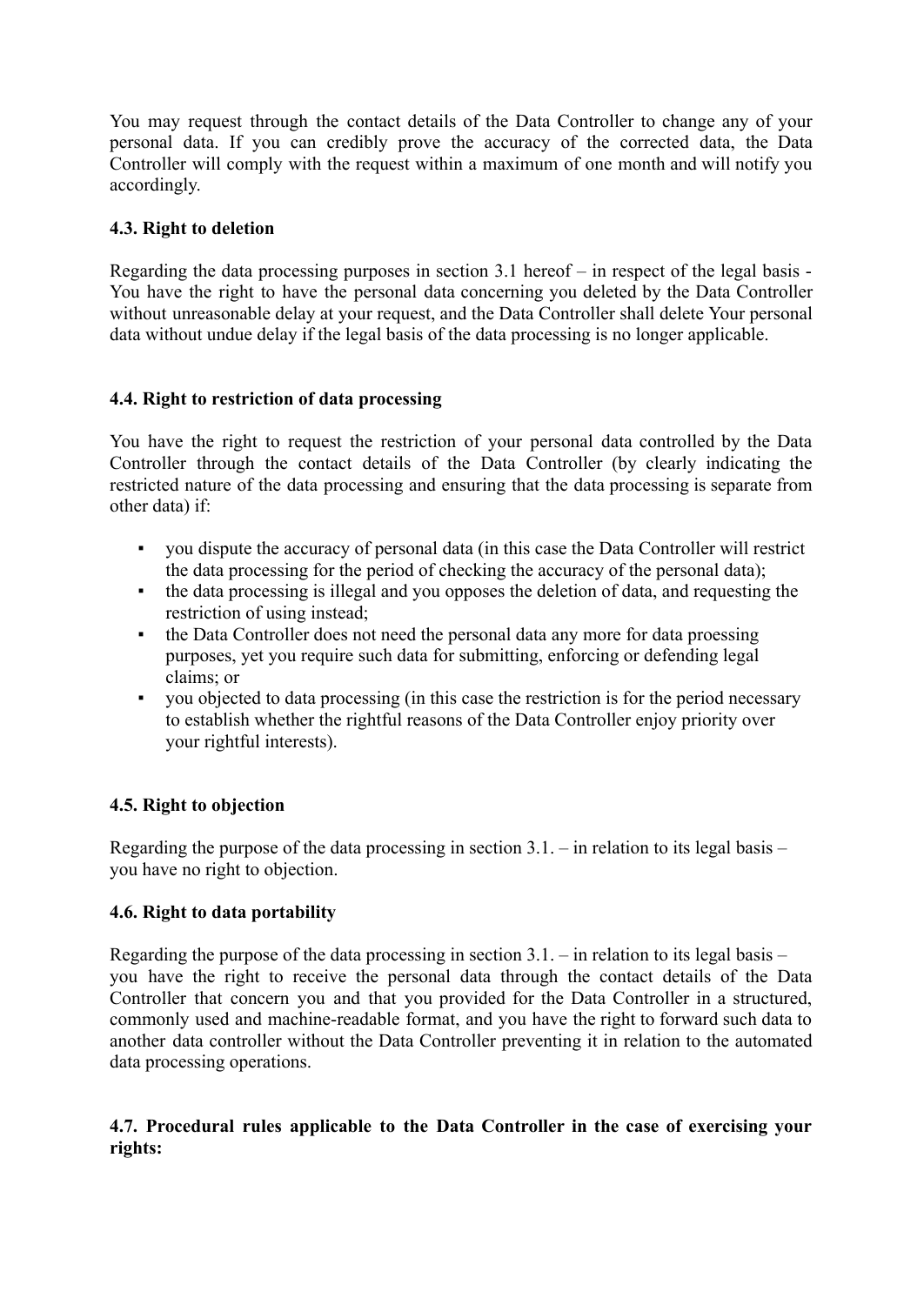Please submit requests aimed at exercising your rights using the contact options indicated in Section I.

The Data Controller shall inform you about measures taken as the result of your request aimed at exercising your right without unreasonable delay but within one month at the most from the reception of the request. This deadline may be extended by an additional two months, considering the complexity of the request and the number of requests, if applicable, about which you shall be informed. The Data Controller shall inform you about the extension of the deadline within one month from receiving the request, indicating the reasons for the delay. If you submitted the request electronically, the information shall be given electronically if possible, except if you request otherwise.

If the Data Controller does not take measures as the result of your request, it shall inform you without delay, but within one month from receiving the request at the latest, about the reasons for not taking measures and about that you may file complaints at any supervisory authority and may exercise your right to judicial remedy.

The Data Controller provides the information and the measure taken free of charge. If your request is clearly unfounded or excessive – especially due to its repeated nature – the Data Controller, considering the administrative costs of providing the requested information or taking the requested measure, may charge a reasonable amount of fee for the administrative costs, or may refuse taking measures based on the request. Proving the clearly unfounded or excessive nature of the request is the burden of the Data Controller.

The Data Controller informs all addressees to whom the personal data was disclosed about all corrections, deletions or limitations of data processing, except if it proves impossible or would require a disproportionate amount of effort. At your request the Data Controller shall inform you about such addressees.

## **V. Your right to legal remedy:**

## 5.1. Complaint addressed to the Data Controller:

If you have any complaints concerning the processing of your personal data, then please contact us using any of the contact options indicated in Section I.

## 5.2. Complaint addressed to the Data Protection Authority:

You have the right to file a complaint at a supervisory authority – especially in the European member state according to your usual place of residence, your workplace or the location of the assumed infringement – if, in your opinion, the processing of personal data concerning you violates the GDPR regulation or other legal regulations. The supervisory authority to which the complaint was submitted shall inform you about the procedural developments concerning the complaint and the results of the same, including that you have the right to judicial remedy.

### **You can file complaints at the Hungarian National Authority for Data Protection and Freedom of Information as supervisory authority:**

Name: Hungarian National Authority for Data Protection and Freedom of Information (Nemzeti Adatvédelmi és Információszabadság Hatóság) Registered office: 1125 Budapest, Szilágyi Erzsébet fasor 22/C. Mail address: 1530 Budapest, PO Box: 5.